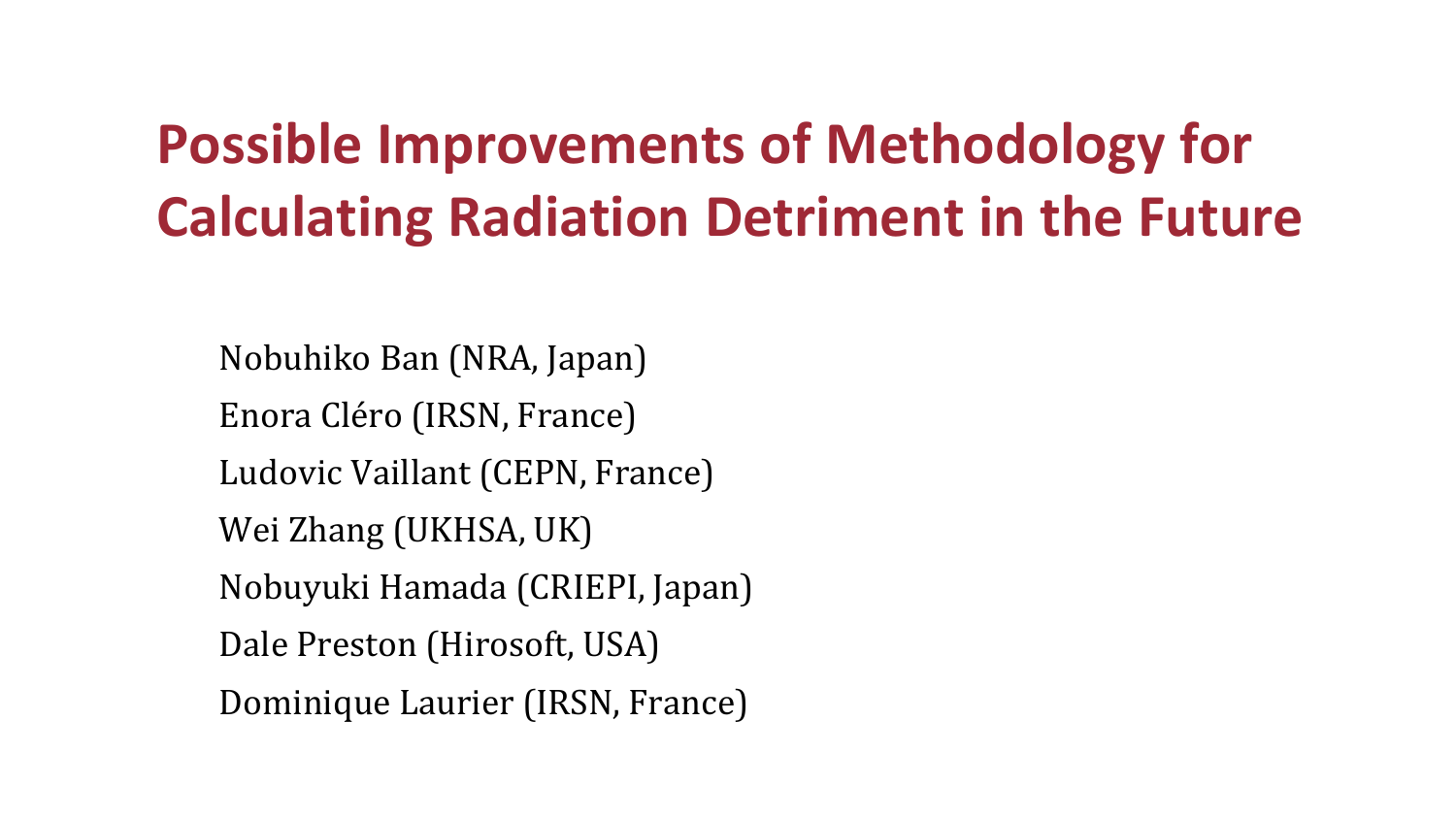# **ICRP Task Group 102 Radiation Detriment Calculation Methodology**

■ Detail the detriment calculation in Publication 103

■ Identify potential improvements in calculation procedures

Solid basis for future recommendations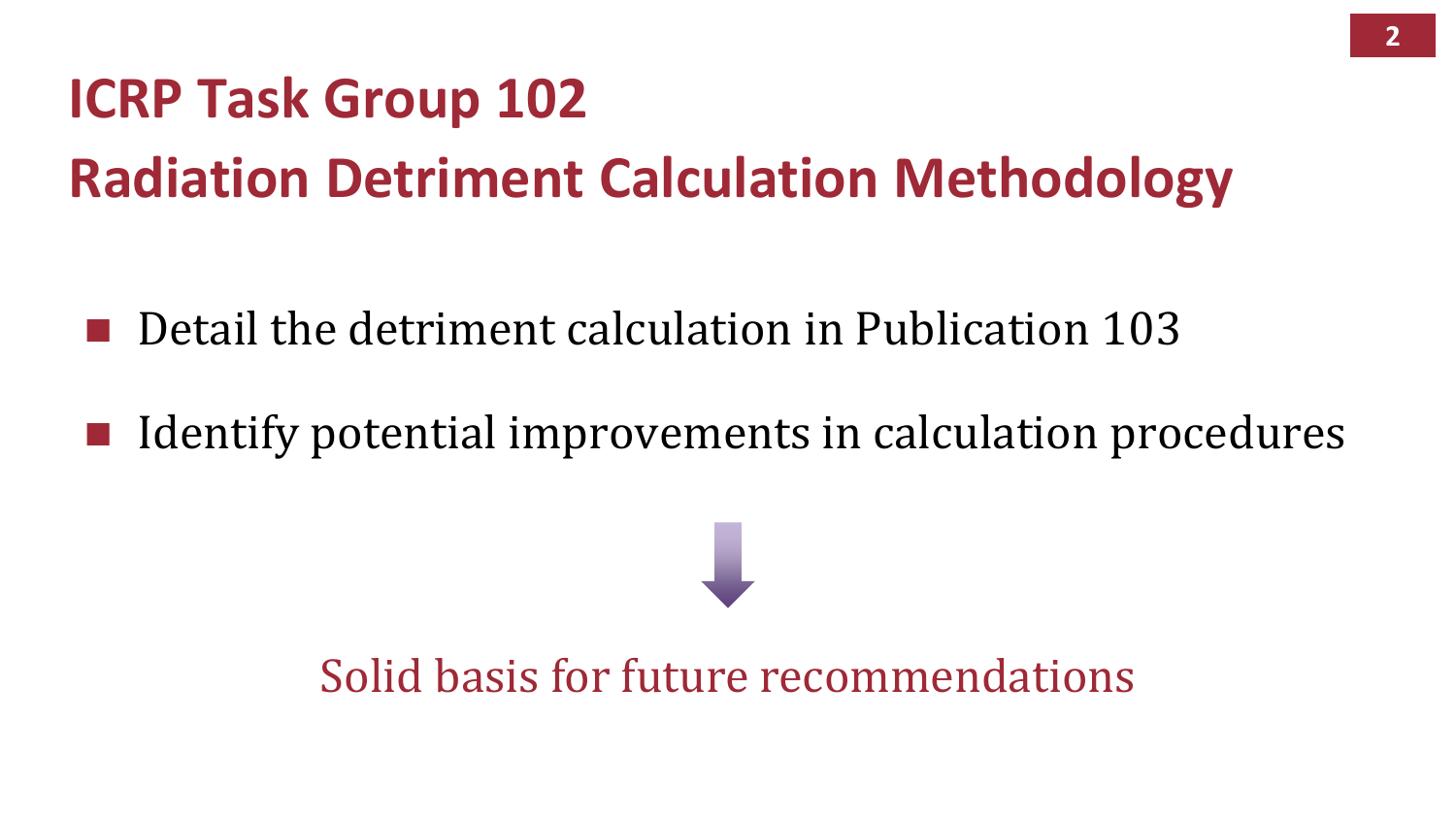## **Procedure for Calculating Radiation Detriment**

#### ① **Nominal risk calculation** ② **Severity adjustment**

*Steps*

- 1. Calculation of lifetime excess cancer risk
	- 2. Transfer of risk estimates across populations
	- 3. Application of a dose and dose-rate effectiveness factor (DDREF)
	- 4. Integration of the risk of heritable effects
	- 5. Averaging over populations and sexes

- *Inputs* Baseline rates
	- ⚫ Cancer risk models
	- ⚫ Cancer-free survival
	- ⚫ Age-distribution of populations

- 6. Adjustment for lethality
- 7. Adjustment for quality of life
- 8. Adjustment for years of life lost

- ⚫ Lethality fraction
- ⚫ Minimum weight for non-lethal cancers
- ⚫ Years of cancer-free life lost

#### **Dependent on radiation dose Independent of radiation exposure**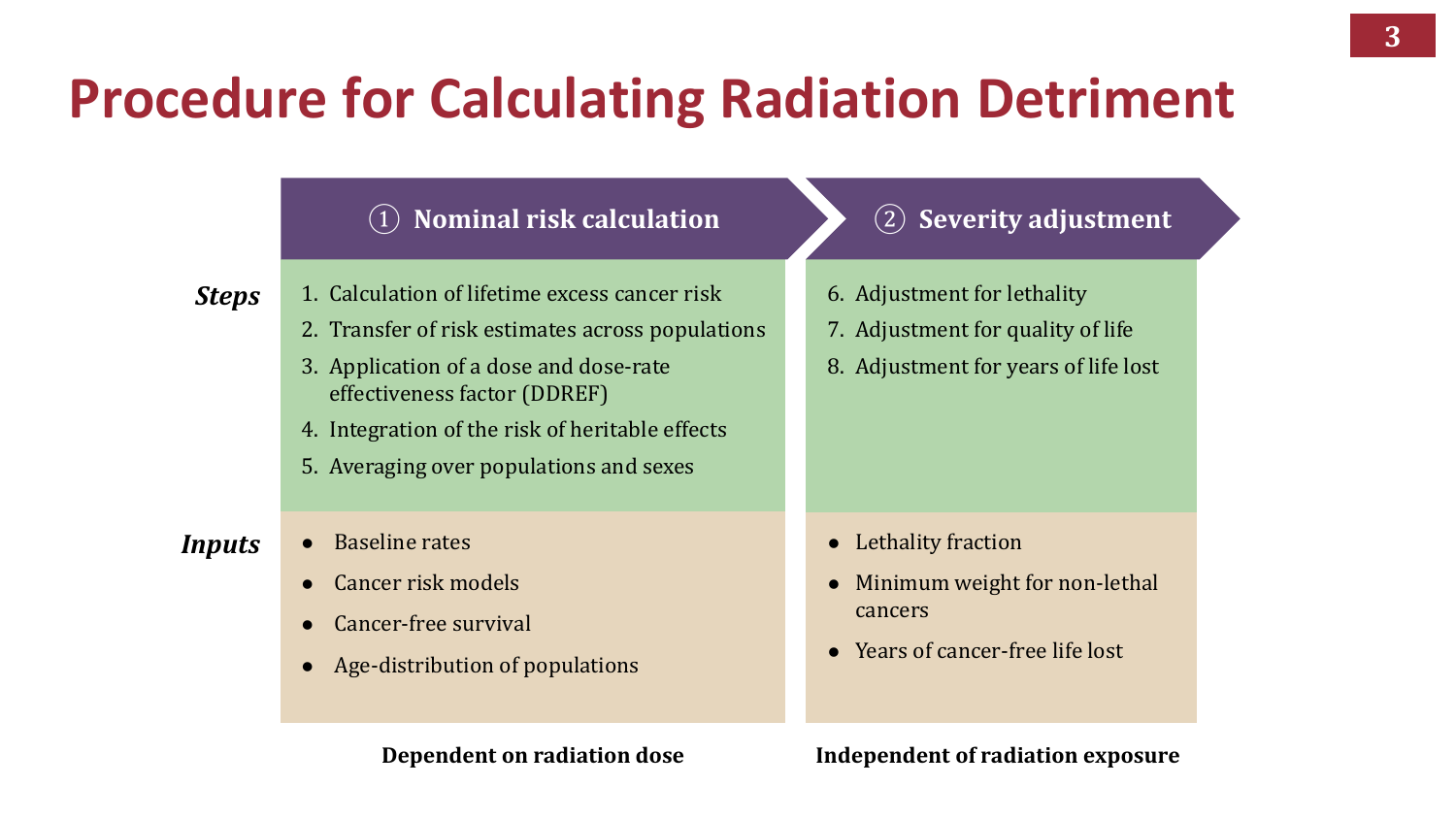#### **Areas for Improvement**

- Update of baseline data and parameters
- Revision of risk models
- $\blacksquare$  Handling of variation with sex and age
- Increasing transparency and comprehensibility
- Consideration of non-cancer effects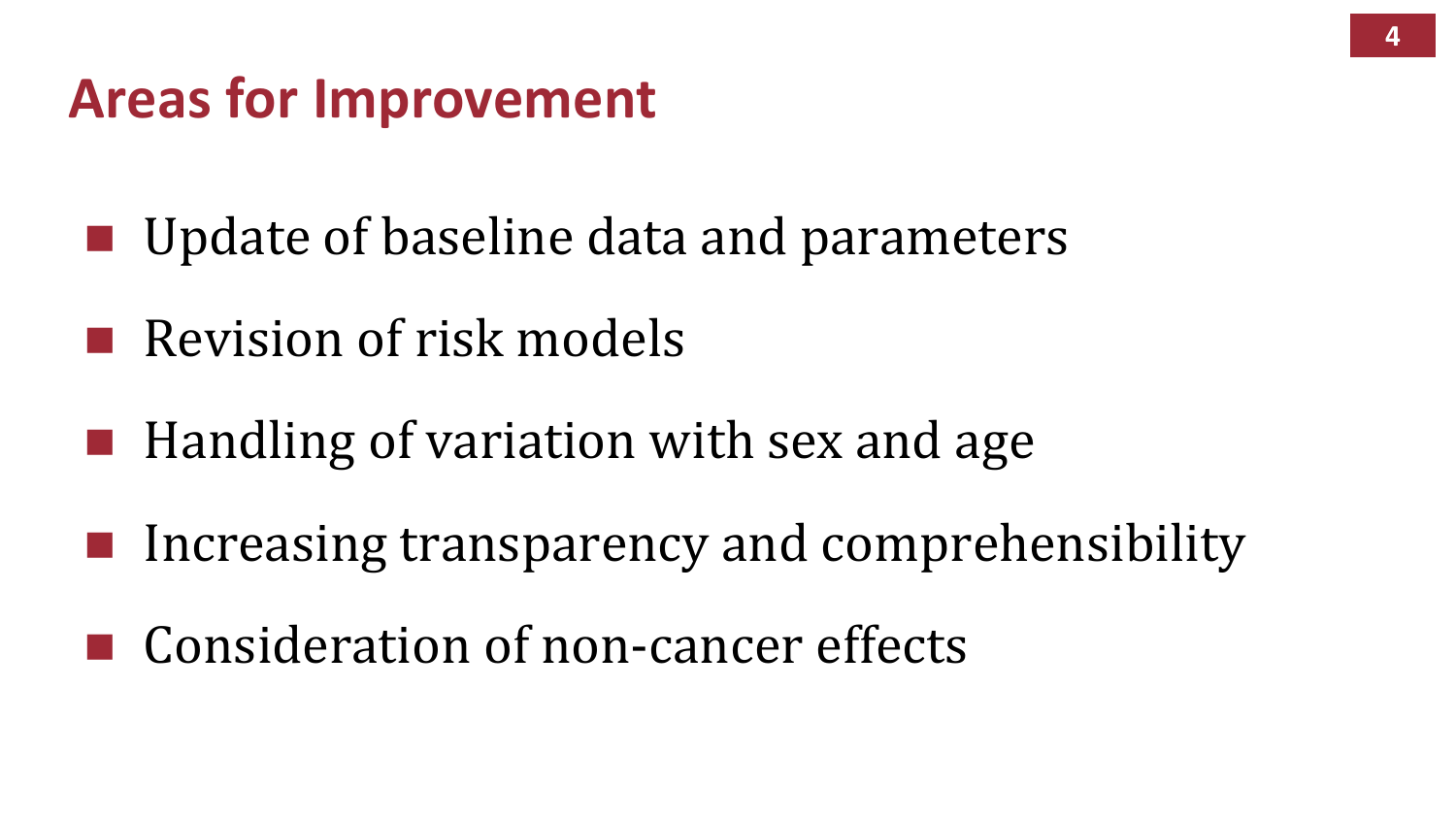#### **Update of Baseline Data and Parameters**

- Cancer incidence rates and mortality rates
- Populations other than selected Asian and Euro-American
- Severity adjustment
	- Update of lethality fractions and years of cancer-free life lost
	- Revision of QOL factors
	- Review of the way of adjusting severity (Consideration of using QALY or DALY)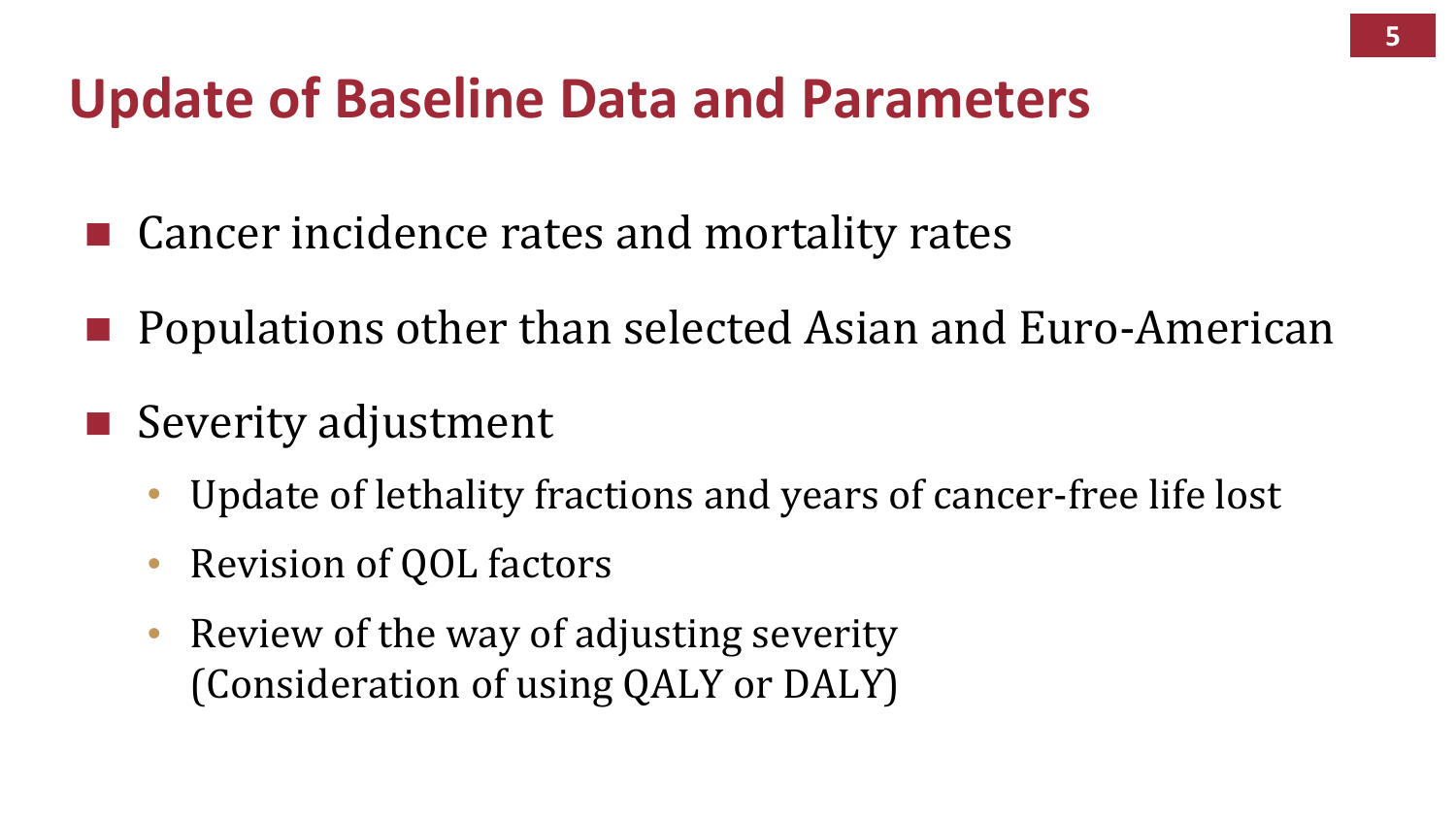### **Revision of Risk Models**

- Update of the LSS model with longer follow-up
- $\blacksquare$  Consideration of modifying factors other than sex and age
- More cancer site-specific models
- Models based on epidemiological studies other than LSS
- Validation of underlying assumptions
	- Dose response, DDREF
	- Risk transfer scheme
- $\blacksquare$  Revision of the risk estimates for heritable effects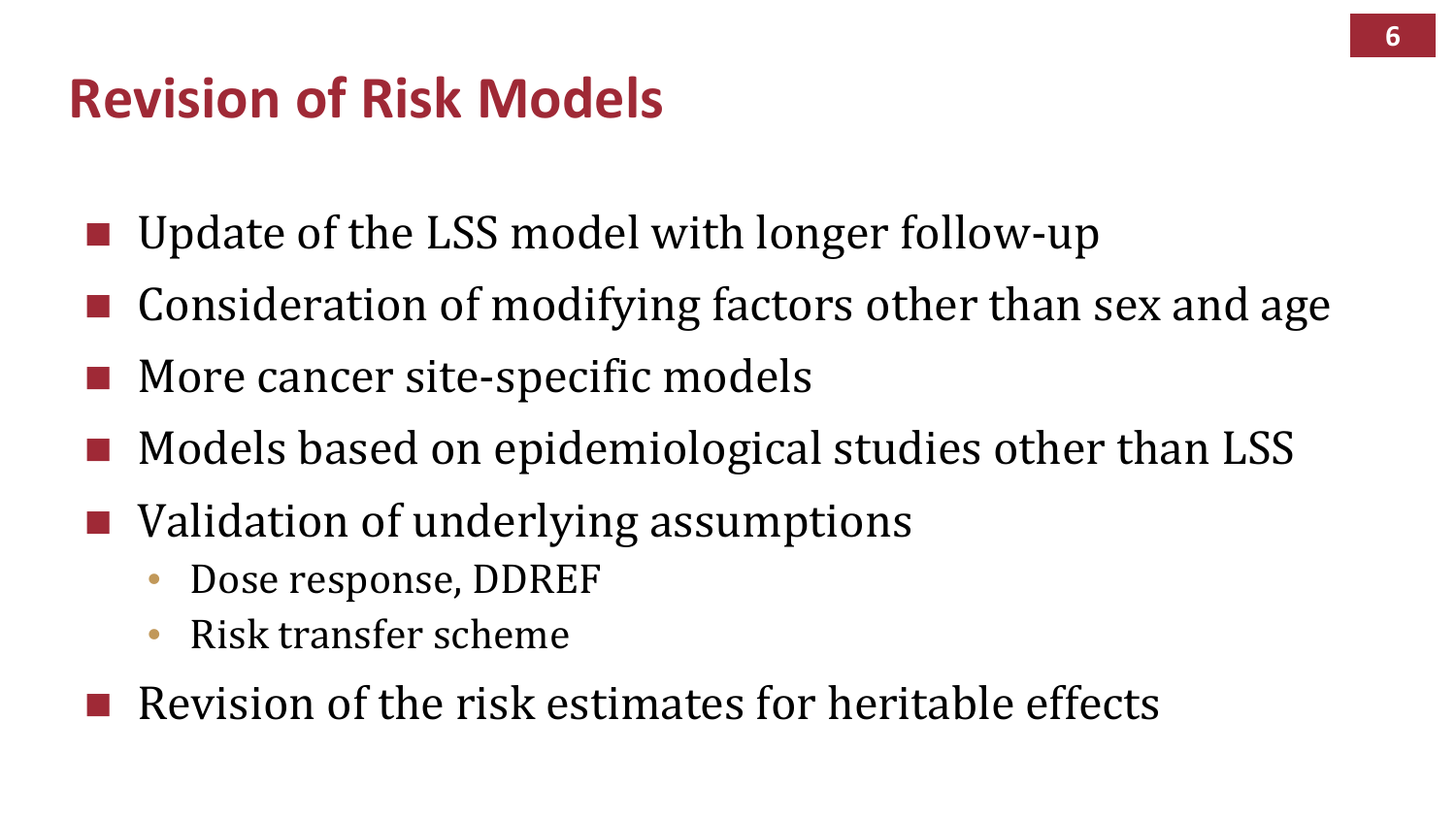#### **Variation with Sex**



Male Female Sex average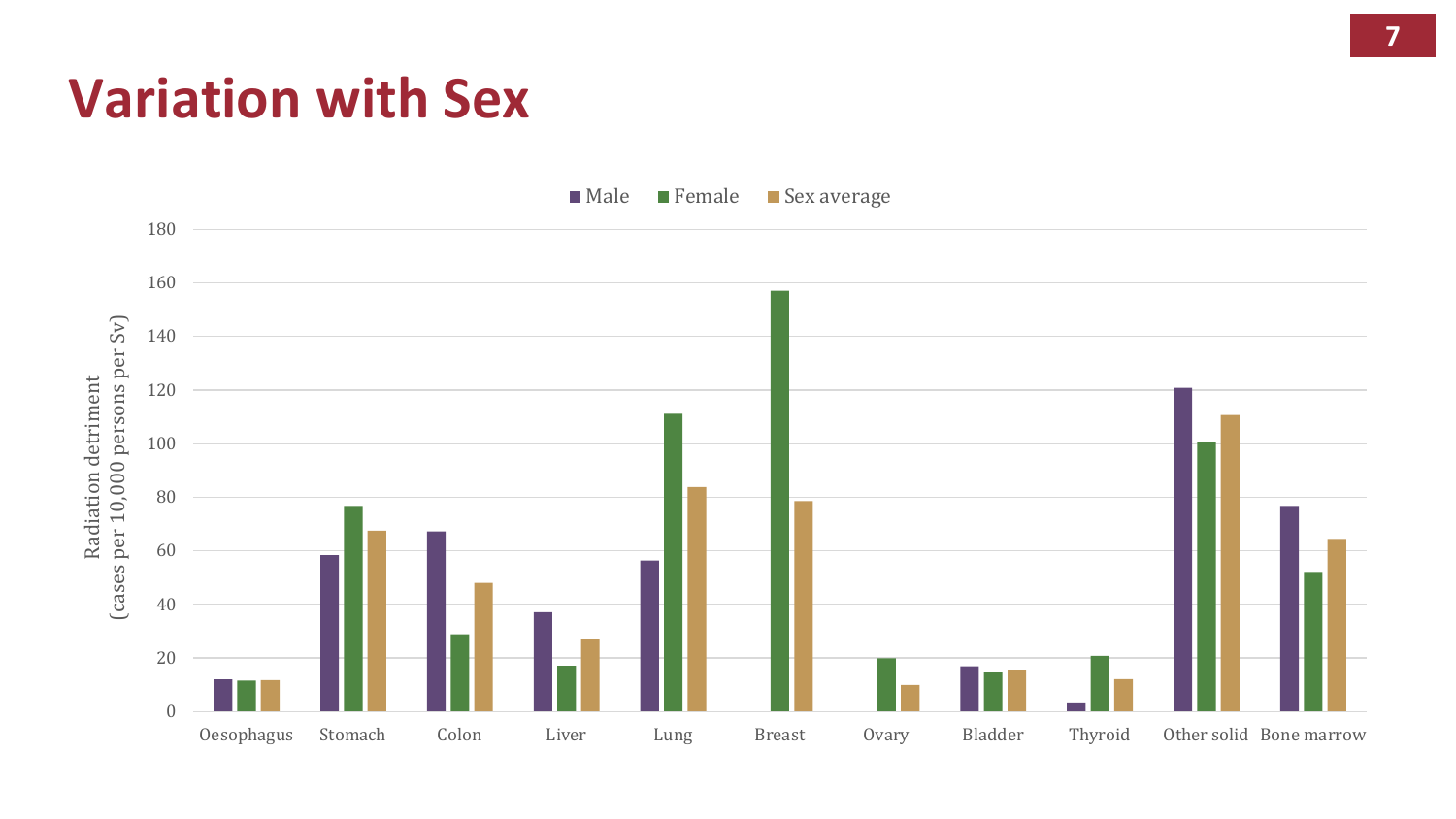#### **Variation with Age at Exposure**

 $\blacksquare$  0–14 y  $\blacksquare$  18–64 y  $\blacksquare$  0–89 y

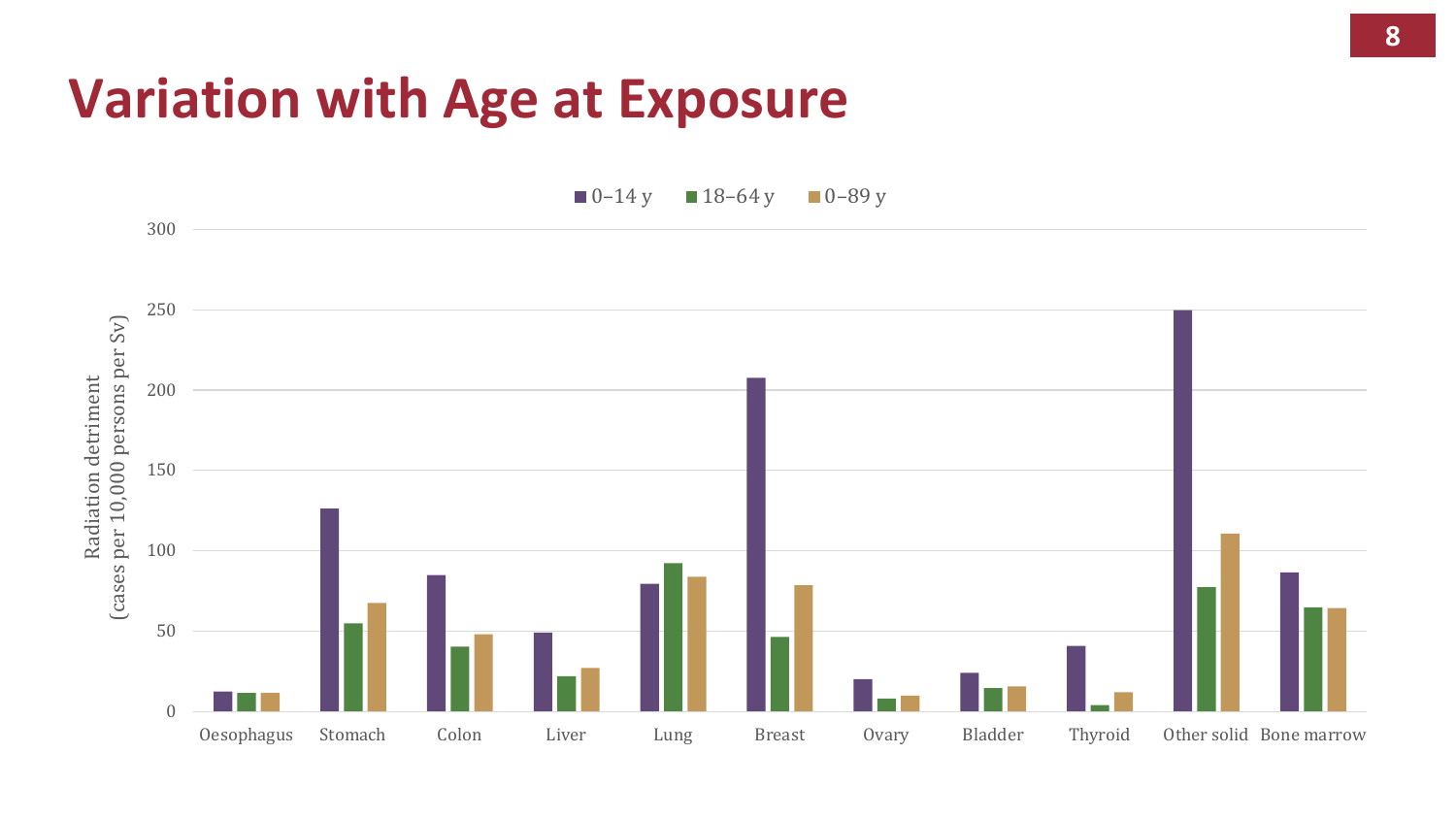## **Handling of Variation**

- Risk estimation process
	- Calculate lifetime risks (relative detriments) separately for sexes, ages/age groups, and other influential factors.  $\rightarrow$  Science-based risk assessment
	- Average the estimates in the last stage.

 $\rightarrow$  Integration of information for RP purposes

■ Consideration of exposure scenario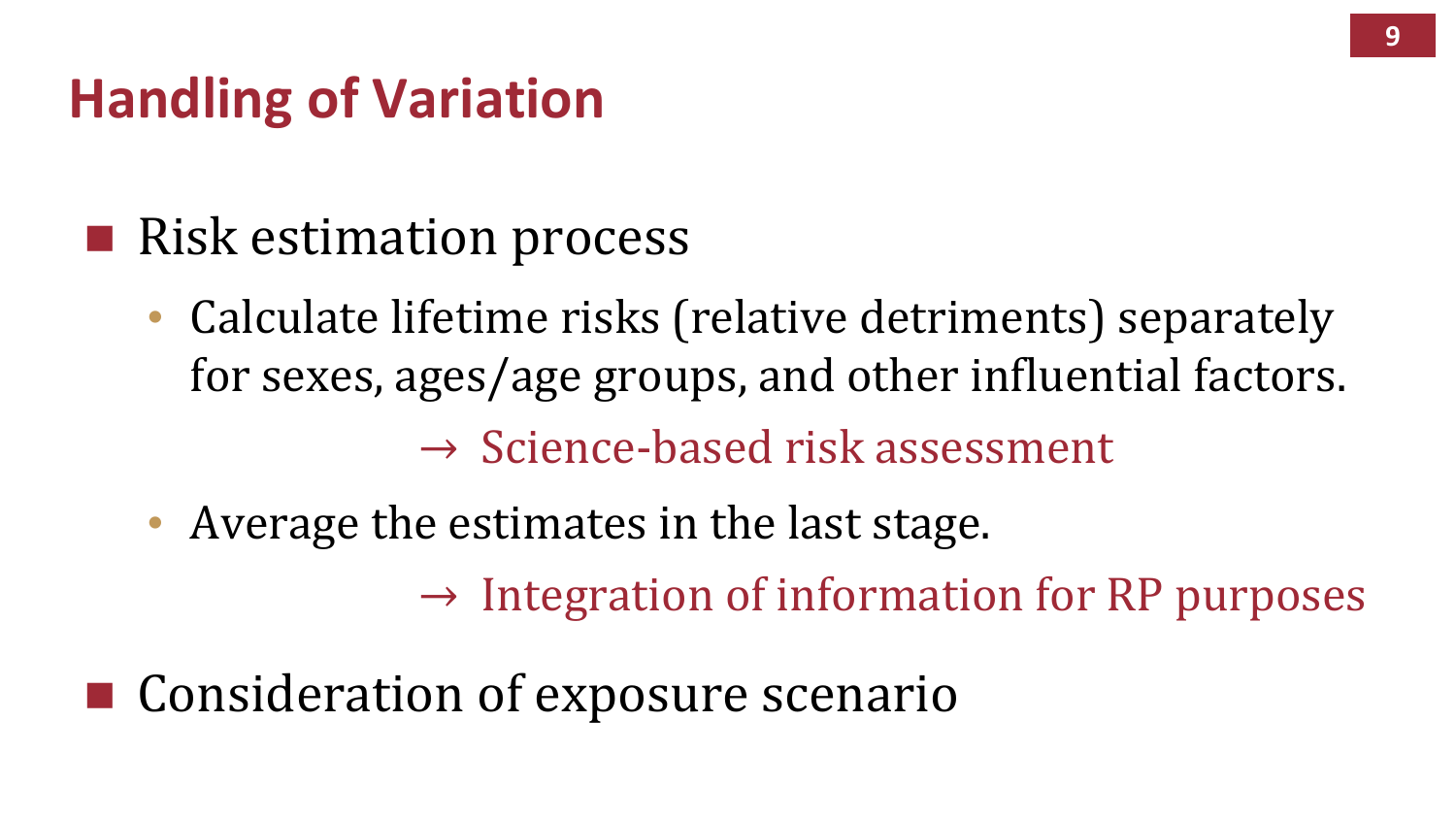### **Increasing Transparency and Comprehensibility**

- $\blacksquare$  Full description of the calculation steps
- Development of an open-source software
- Way of expressing detriment (Alternative to the radiation detriment)
- $\blacksquare$  Illustration of the data on reference populations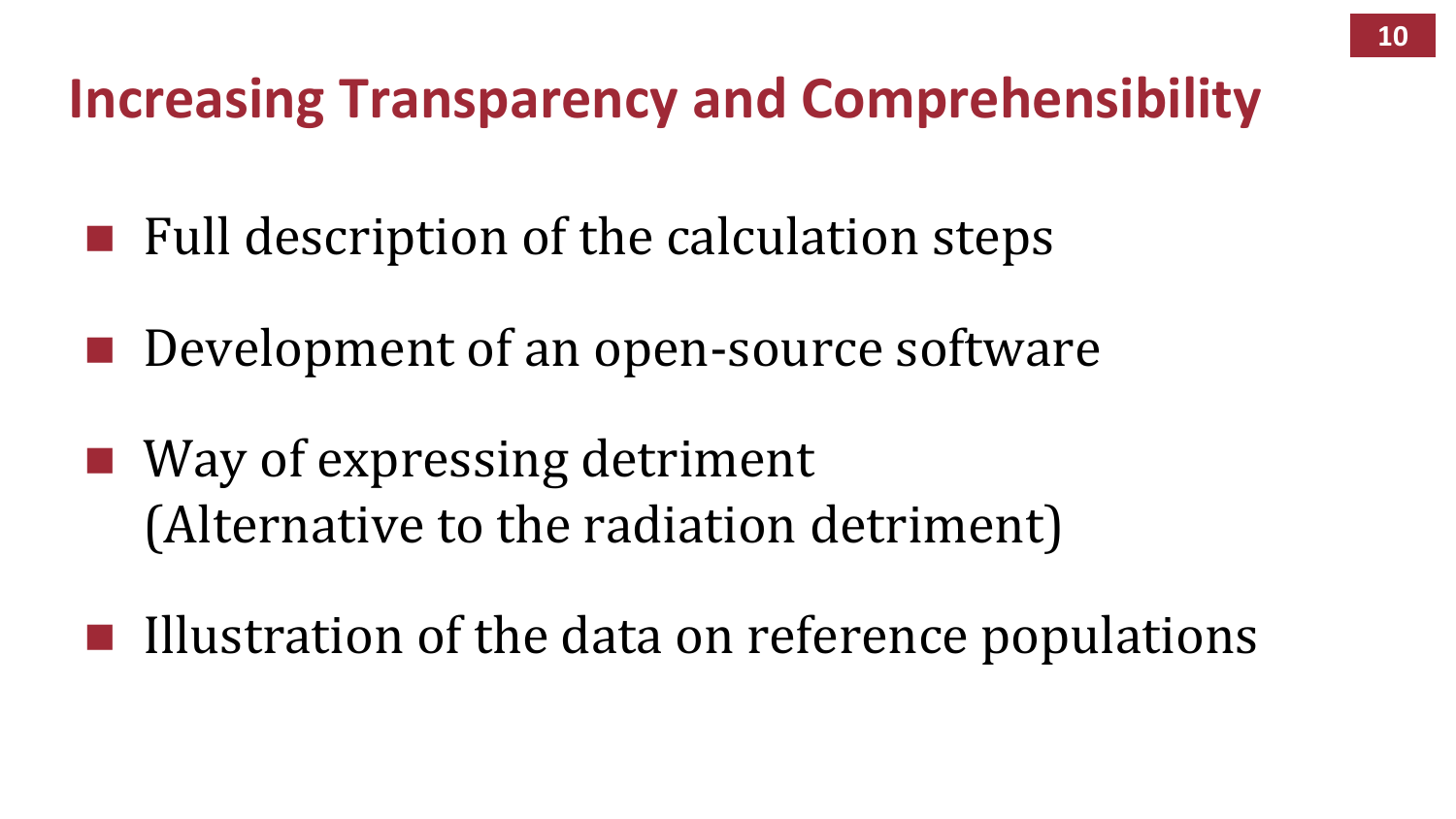### **Consideration of Non-Cancer Effects**

- Disease of the circulatory system (DCS) and cataract
- Uncertainty in dose response at low/moderate doses
- $\blacksquare$  Classification of effects
- $\blacksquare$  Statistics on baseline rates
- Adjustment for severity
- Target tissues for DCS